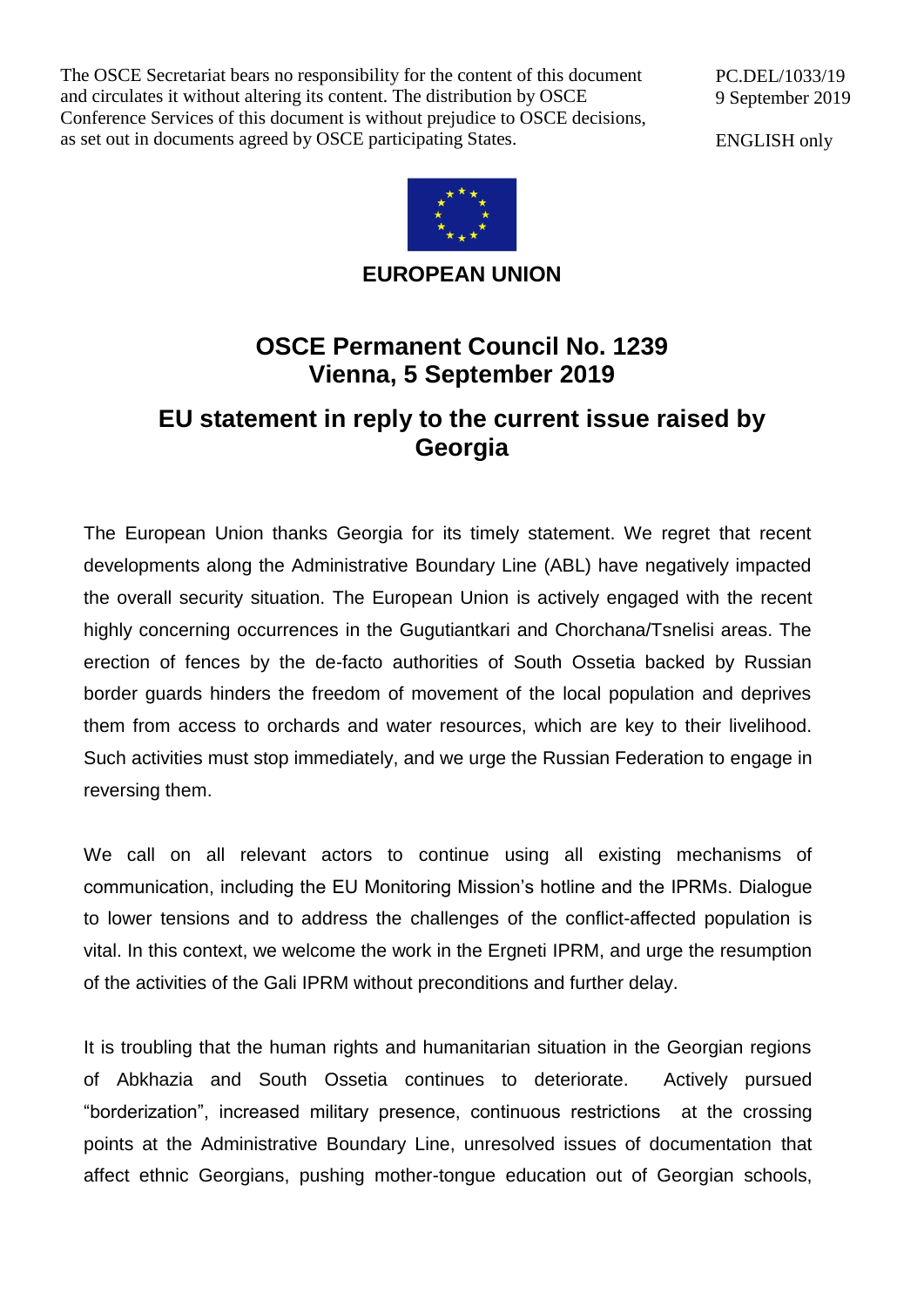continuing arbitrary detentions, and obstacles to the rights of displaced persons require further efforts. The European Union renews its call on the Russian Federation and the de-facto authorities to reverse these trends. We reiterate our concern about the death of Georgian citizen Mr. Kvaratskhelia in the custody of Russian Federation Border Guards in the Gali district and call on the Russian Federation to ensure that there is swift investigation and full transparency on the circumstances of this tragic incident. The European Union is also concerned about the impunity surrounding the fatal incidents of Georgian citizens Messrs. Tatunashvili in 2018 and Otkhozoria in 2016, and we reiterate our call for a thorough investigation into these cases, as well as into the case of Mr. Basharuli in 2014, to ensure justice and accountability.

We reiterate that the European Union does not recognize the constitutional and legal framework in which the so-called "presidential elections" took place on August 25 in the Georgian region of Abkhazia, with a second round foreseen on September 8. Similarly, we do not recognize the legitimacy of the so-called "parliamentary elections" held in Georgia's South Ossetia region on June 9. The decisions by the de facto authorities in the Georgian regions of Abkhazia and South Ossetia/Tskhinvali to conduct the so-called "elections" go against the continuing efforts to peaceful resolution of the conflict in Georgia.

This year marks the 11th anniversary of the conflict between Russia and Georgia, which unfortunately still remains unresolved. The European Union expresses its unwavering commitment to a peaceful resolution of this conflict in line with OSCE principles and commitments and the fundamental norms of international law. We remain engaged through the EU Special Representative and its co-chairmanship of the Geneva International Discussions, and through the work of the EU Monitoring Mission in Georgia. The EUMM remains the only international presence on the ground, which tirelessly keeps contributing to stabilization, normalization and confidence building between the conflict parties.

We reiterate our firm support for the sovereignty and territorial integrity of Georgia within its internationally recognized borders. The European Union calls on Russia to fulfil its obligations under the ceasefire agreement of 12 August 2008 and its subsequent